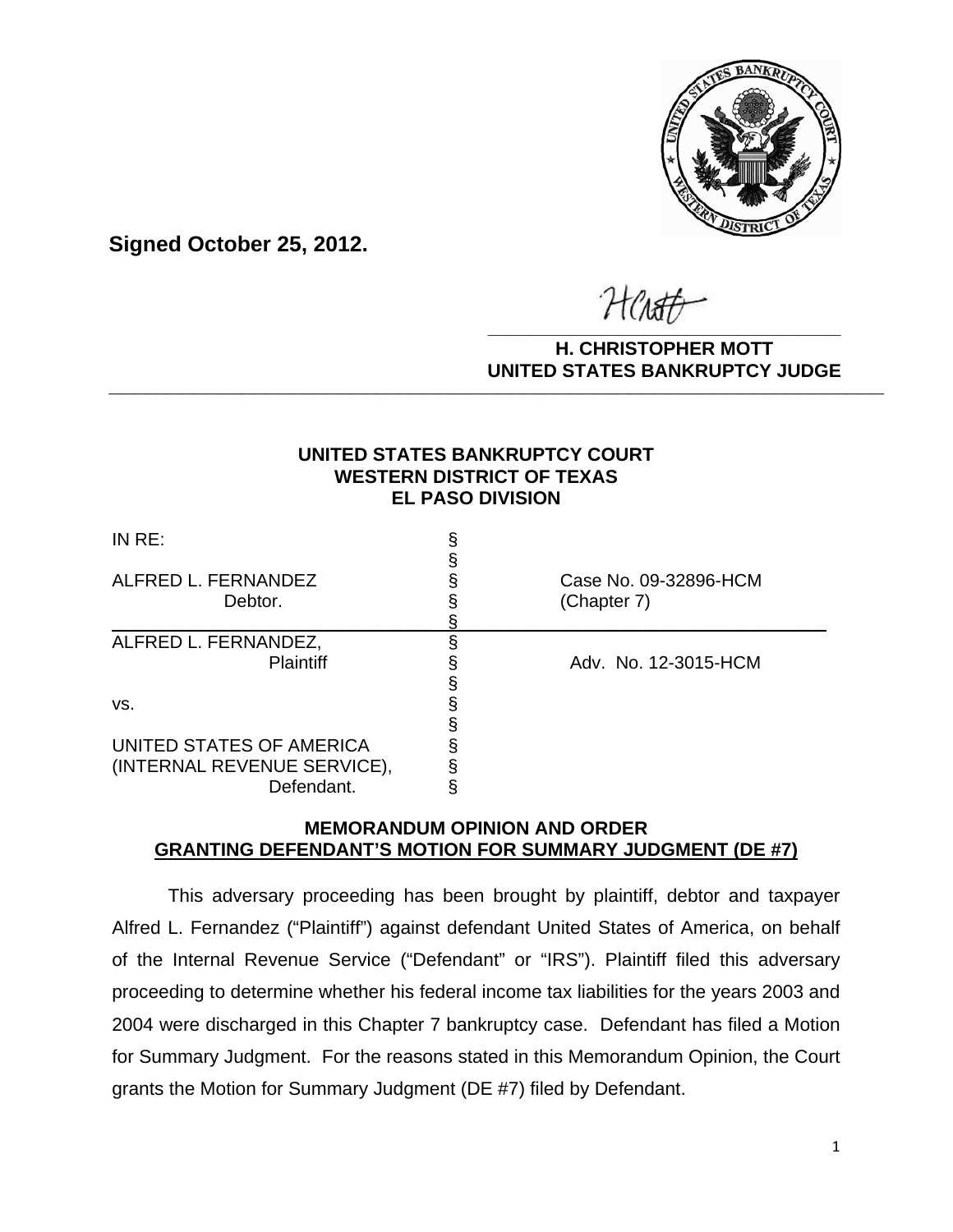### **I. PROCEDURAL BACKGROUND**

On July 2, 2012, Plaintiff initiated this adversary proceeding by filing his Complaint to Determine Dischargeability of Income Taxes ("Complaint") (DE #1). In general, through the Complaint, Plaintiff requests the Court to determine that his federal tax obligations for the 2003 tax year and the 2004 tax year in the amount of approximately \$60,520 ("Taxes") have been discharged in his Chapter 7 bankruptcy case. On July 23, 2012, Defendant filed its Answer to the Complaint ("Answer") (DE #3). In general, in its Answer, Defendant denied that the federal tax liabilities of Plaintiff for 2003 and 2004 have been discharged in this Chapter 7 bankruptcy case based on §523(a)(1)(B) of the Bankruptcy Code.

 On September 25, 2012, Defendant filed a Motion for Summary Judgment and Supporting Memorandum ("Motion"), together with a supporting Declaration and Exhibits (DE #7). On October 9, 2012, Plaintiff filed its Response to the Motion ("Response") with Exhibit (DE #10). On October 12, 2012, Defendant filed its Reply to such Response ("Reply") (DE #11).

#### **II. JURISDICTION**

 The Court has jurisdiction over this adversary proceeding under 28 U.S.C §157 and §1334*.* This adversary proceeding is a "core proceeding" under 28 U.S.C. §157(b)(2)(I), and the Court is authorized to enter a final judgment in this adversary proceeding under 28 U.S.C. §157(b)(1).

### **III. SUMMARY JUDGMENT STANDARD**

Rule 56 of the Federal Rules of Civil Procedure ("FRCP"), which governs a motion for summary judgment, is incorporated into Rule 7056 of the Federal Rules of Bankruptcy Procedure ("Bankruptcy Rules").

Summary judgment is appropriate when a movant shows that no genuine issue of material fact exists and that movant is entitled to judgment as a matter of law. *See* FRCP 56(a); *Piazza's Seafood World, LLC v. Odom,* 448 F.3d 744, 752 (5th Cir. 2006); *Placid Oil Co. v. Williams (In re Placid Oil Co.),* 450 B.R. 606, 612 (Bankr. N.D. Tex.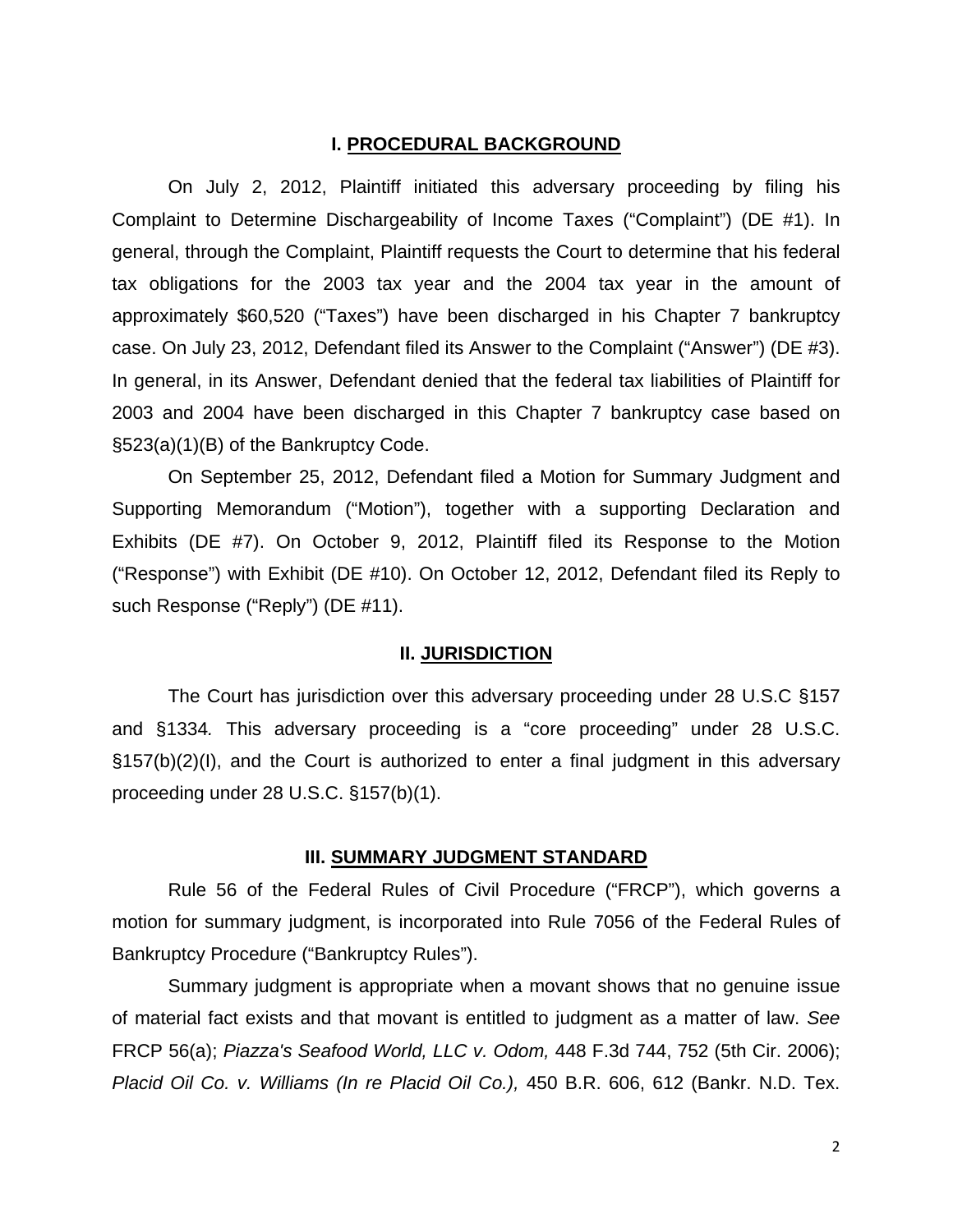2011). A genuine issue of material fact is present when the evidence is such that a reasonable fact finder could return a verdict for the non-movant. *Piazza's Seafood,* 448 F.3d at 752 (citing *Anderson v. Liberty Lobby, Inc.,* 477 U.S. 242, 248 (1986)). Material facts are those that could affect the outcome of the action. *Wyatt v. Hunt Plywood Co., Inc.,* 297 F.3d 405, 409 (5th Cir. 2002), *cert. denied,* 537 U.S. 1188 (2003).

In the summary judgment context, the court should view evidence in a light most favorable to the non-moving party. *Piazza's Seafood,* 448 F.3d at 752. Factual controversies should be resolved in favor of the non-movant. *Little v. Liquid Air Corp.,* 37 F.3d 1069, 1075 (5th Cir.1994). If the movant satisfies its burden, the non-movant must then come forward with specific evidence to show that there is a genuine issue of material fact. *Placid Oil,* 450 B.R. at 613 (citing *Ashe v. Corley,* 992 F.2d 540, 543 (5th Cir.1993)). The non-movant may not merely rely on conclusory allegations or the pleadings; rather, it must demonstrate specific facts identifying a genuine issue to be tried in order to avoid summary judgment. *See* FRCP 56(c)(1); *Piazza's Seafood,* 448 F.3d at 752; *Placid Oil,* 450 B.R. at 613.

#### **IV. UNDISPUTED MATERIAL FACTS**

 Based on the summary judgment record, the following material facts are not in genuine dispute:

On December 31, 2009, Plaintiff, as debtor, filed a voluntary petition under Chapter 7 of the Bankruptcy Code in this Court, bankruptcy case no. 09-32896. On April 12, 2010, Plaintiff, as debtor, received his Chapter 7 bankruptcy discharge under §727 of the Bankruptcy Code. *See* Plaintiff's Bankruptcy case no. 09-32896 (DE #1, 10). On July 30, 2010, Defendant filed a Proof of Claim in the bankruptcy case for \$60,520 as a general unsecured claim, based on unpaid federal income tax liabilities for the years 2003 and 2004 ("Proof of Claim") (DE #1, pp. 10-11).

With respect to federal taxes for the tax year ending December 31, 2003 ("2003 Taxes"), Plaintiff did not timely file a federal income tax return. On June 25, 2007, the IRS prepared a "substitute tax return" for Plaintiff under §6020(b) of the Internal Revenue Code ("IRC"). *See* IRS Certified Account Transcripts (DE #7, Ex. 1, p.2; Ex. 2). Plaintiff has not disputed that the IRS prepared a §6020(b) substitute return for the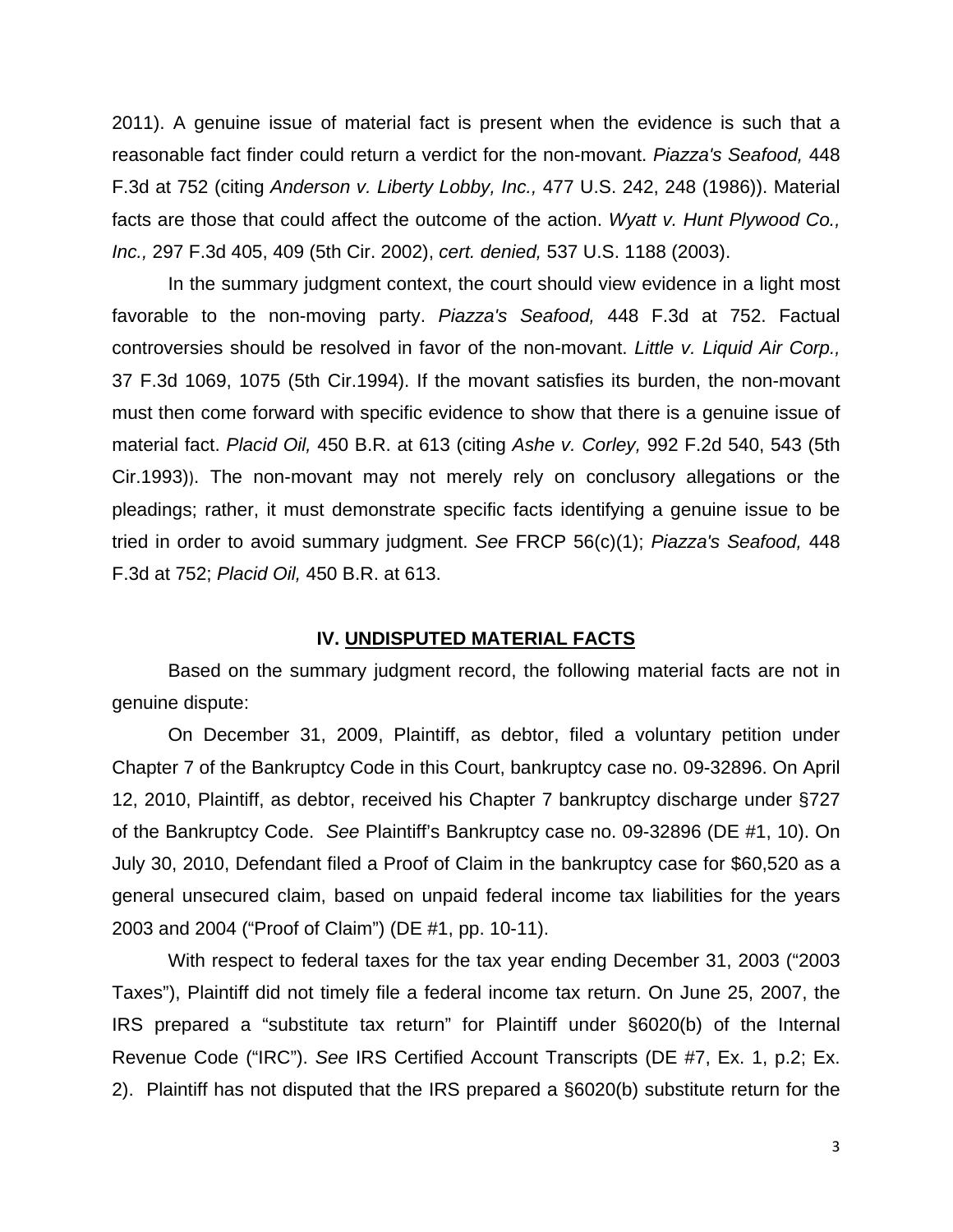2003 Taxes. Instead, Plaintiff contends that he filed a tax return for the 2003 Taxes by signing a Form 4549 Income Tax Examination Changes dated July 19, 2007 ("Form 4549") and that he was told his tax return for 2003 was officially filed with Defendant on July 29, 2007. *See* Form 4549 (DE #7, Ex. 4); Response (DE #10, p.5). The IRS Certified Account Transcript for the 2003 tax year does not reflect the filing of any tax return by Plaintiff for the 2003 year. (DE #7, Ex. 1, pp.1-4; Ex. 2). The Form 4549 signed by Plaintiff dated July 19, 2007 is qualified and conditional, as it has several handwritten notations and request for modifications by Plaintiff in various calculations. (DE #7, Ex. 4).

With respect to federal taxes for the tax year ending December 31, 2004 ("2004 Taxes"), Plaintiff filed a federal tax return (Form 1040) dated August 21, 2008 that was received by Defendant IRS on September 3, 2008. *See* Form 1040 (DE #7, Ex. 5); IRS Certified Account Transcript (DE #7, Ex. 1, p.5). Plaintiff has stated in an Answer to Interrogatories that "to the best of my knowledge, I submitted my 2004 tax return on or before April 15, 2005". *See* Response (DE #10, p. 5). The IRS Certified Account Transcript for the 2004 tax year does not reflect the filing of any tax return by Plaintiff for the 2004 year until September 3, 2008. Plaintiff's 2004 tax return that is part of the summary judgment record is dated August 21, 2008. (DE #7, Ex. 1, p. 5; Ex. 5, p. 2).

## **V. LEGAL ANALYSIS**

The disputed issue for this Court to determine is whether the unpaid federal income tax liabilities of Plaintiff for the tax year ending December 31, 2003 (herein "2003 Taxes") and for the tax year ending December 31, 2004 (herein "2004 Taxes") in the total amount of approximately \$60,520, have been discharged in this Chapter 7 bankruptcy case.

Section 727 of the Bankruptcy Code permits the discharge of debts in a Chapter 7 bankruptcy case, but contains several exceptions. One of the exceptions to debt discharge are certain tax debts set forth in §523 of the Bankruptcy Code. *See* 11 U.S.C. §727(b); *McCoy v. Mississippi State Tax Comm'n (In re McCoy)*, 666 F.3d 924, 926 (5th Cir. 2012), *cert. denied*, 81 USLW 3680 (Oct. 1, 2012).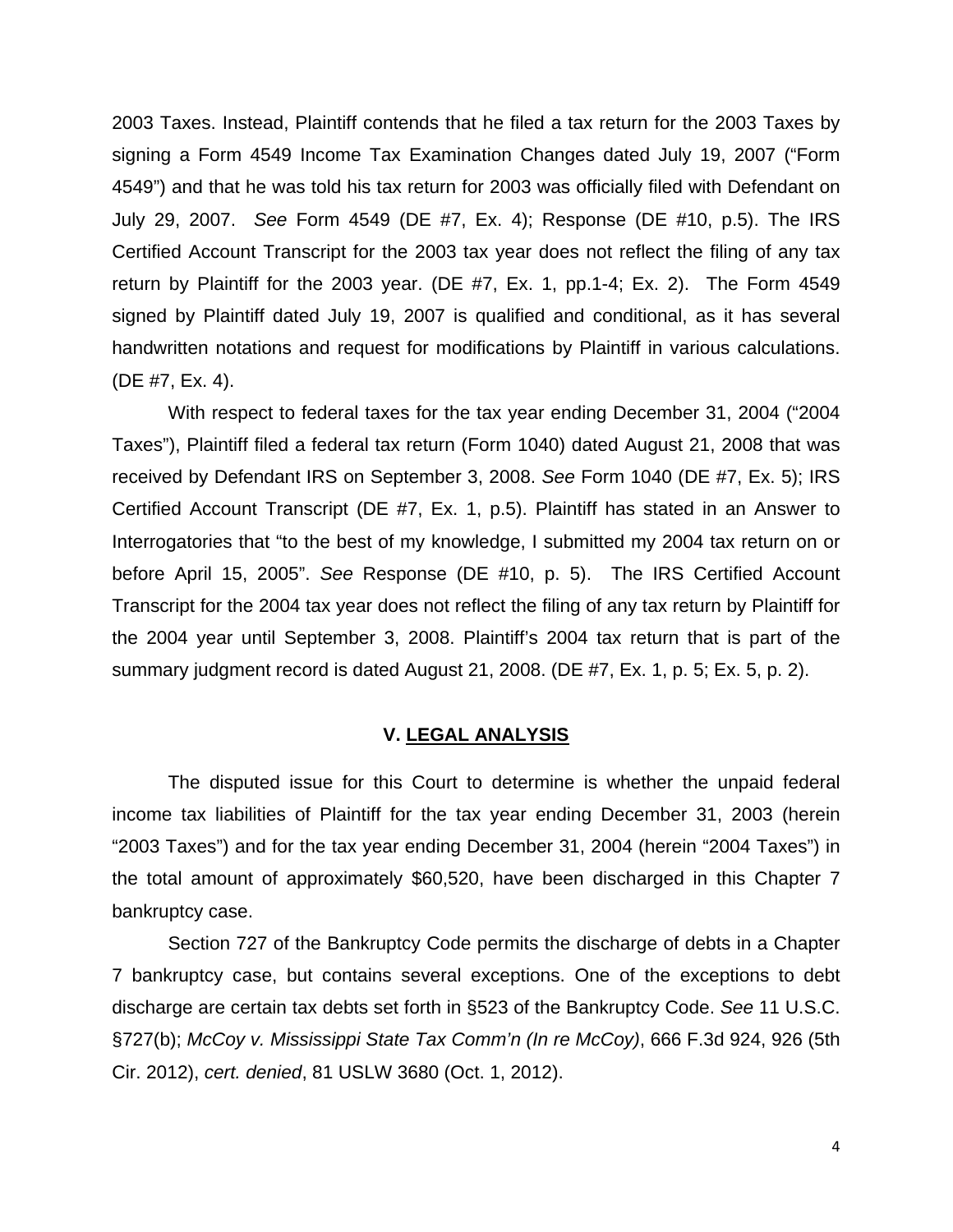In the Motion, Defendant takes the position that the 2003 Taxes and 2004 Taxes of Plaintiff were not discharged in his bankruptcy case based on the exceptions for certain tax debts contained in §523(a)(1)(B) of the Bankruptcy Code. Conversely, Plaintiff contends that such taxes were discharged and genuine issues of material fact exist that preclude summary judgment in favor of Defendant. As Defendant seeks summary judgment on slightly different grounds with respect to the 2003 Taxes than for the 2004 Taxes, the Court will analyze each tax year separately.

# **ISSUE #1- Are the 2003 Taxes excepted from discharge under §523(a)(1)(B)(i) of the Bankruptcy Code?**

 In its Motion, Defendant posits that the 2003 Taxes owed by Plaintiff are excepted from his bankruptcy discharge under §523(a)(1)(B)(i) of the Bankruptcy Code, because a tax "return" for the 2003 tax year was not "filed" by Plaintiff. *See* Motion (DE# 7, pp.4-5).

In pertinent part, §523(a)(1)(B)(i) of the Bankruptcy Code provides:

(a) A discharge under section 727 ... of this title does not discharge an individual debtor from any debt—

 $(1)$  for a tax...—

 (B) with respect to which a *return,* or equivalent report or notice, if required—

(i) *was not filed or given* ....

11 U.S.C. §523(a)(1)(B)(i) (emphasis added).

The meaning of the term tax "return" for bankruptcy discharge purposes is defined in the Bankruptcy Code. In 2005, Congress enacted the Bankruptcy Abuse Prevention and Consumer Protection Act of 2005 (hereafter "BAPCPA"). As part of the BAPCPA amendments to the Bankruptcy Code, a hanging paragraph was added to §523(a), which defined the term "return" for bankruptcy discharge purposes. *See McCoy,* 666 F.3d at 927. This hanging paragraph of §523(a) is often identified as  $\S523(a)$ <sup>\*</sup>), and provides:

> For purposes of this subsection, the term 'return' means a return that satisfies the requirements of applicable nonbankruptcy law (including applicable filing requirements). *Such term includes a return prepared pursuant to section 6020(a) of the Internal Revenue Code* of 1986, or similar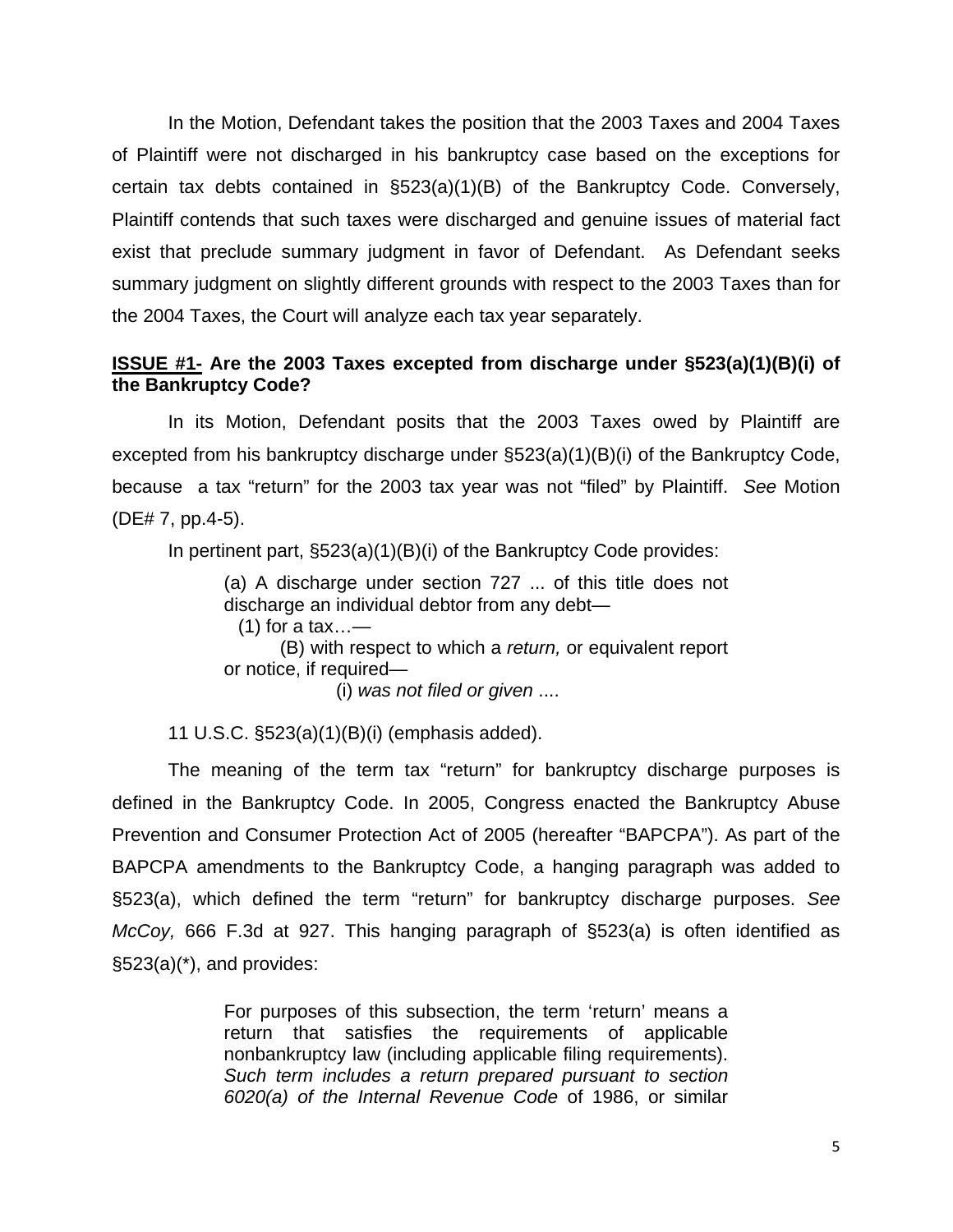State or local law, or a written stipulation to a judgment or a final order entered by a nonbankruptcy tribunal, *but does not include a return made pursuant to section 6020(b) of the Internal Revenue Code* of 1986, or a similar State or local law.

11 U.S.C. §523(a)(\*)(emphasis added).

 So, the hanging paragraph of §523(a)(\*) is very clear in two respects—a tax return prepared by the IRS under §6020**(b)** of the Internal Revenue Code ("IRC") is not a "return" for bankruptcy discharge purposes, but a return prepared under §6020**(a)** of the IRC is a "return" for bankruptcy discharge purposes. In general, §6020(b) of the IRC authorizes the IRS to make a 6020(b) substitute tax return for a taxpayer that fails to timely file a tax return. See 26 U.S.C. §6020(b). Here, it is undisputed that Plaintiff did not timely file a tax return for the 2003 Taxes, which return would have been due in the year 2004. So, on June 25, 2007, Defendant IRS prepared a substitute tax return for Plaintiff under IRC §6020(b) for the 2003 tax year, a fact which Plaintiff has not disputed. (DE #7, Ex. 1, p.2; Ex. 2).

Instead, Plaintiff contends that he filed a tax return for the 2003 Taxes by signing a Form 4549 Income Tax Examination Changes dated July 19, 2007 (herein "Form 4549"), and that this Form 4549 qualifies as a return under IRC §6020(a). *See* Form 4549 (DE #7, Ex. 4, pp. 1-2); Response (DE #10, pp. 2-3). Thus, the issue becomes whether the Form 4549 signed by Plaintiff constitutes an IRC §6020(a) tax return within the meaning of §523(a)(\*) of the Bankruptcy Code for bankruptcy discharge purposes. The Court concludes that the Form 4596 signed by Plaintiff in this case is not a tax return under IRC §6020(a), and thus is not a qualifying tax "return" within the meaning of §523(a)(\*) of the Bankruptcy Code as a matter of law for several reasons.

In general, a return prepared pursuant to IRC §6020(a) is a return in which the IRS, in cooperation with the taxpayer, fills out a return, usually on a Form 1040 or Form 870, and the taxpayer signs the tax return. *See Bergstrom v. United States* (*In re Bergstrom),* 949 F.2d 341, 343 (10th Cir. 1991) (citations omitted).

The Form 4596 signed by Plaintiff does not comply with the statutory requirements to constitute a §6020(a) tax return. Section 6020(a) of the IRC provides the following statutory requirements: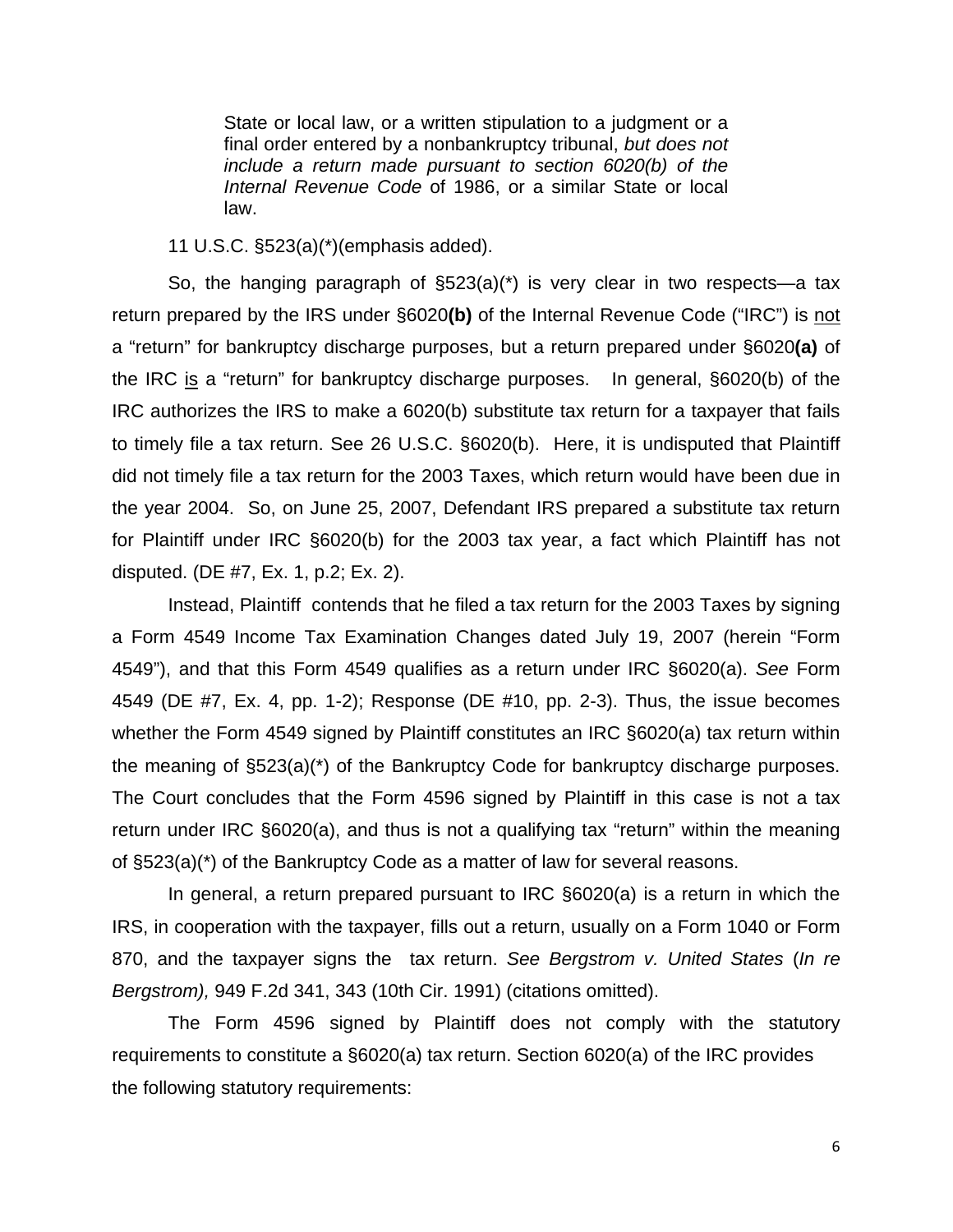If any person shall fail to make a return required by this title or by regulations prescribed thereunder, but shall consent to disclose all information necessary for the preparation thereof, then, and in that case, the Secretary may prepare such return, which, being signed by such person, *may be received by the Secretary as the return of such person*. (emphasis added).

26 U.S.C. §6020(a).

Here, the Form 4596 relied upon and signed by Plaintiff dated July 19, 2007 (DE #7, Ex. 4) does not and cannot be considered a valid IRC §6020(a) return (and thus cannot be a return under §523(a)(\*) of the Bankruptcy Code) for multiple reasons. First of all, the Form 4596 is simply not a tax return, and is neither on Form 1040, Form 870, or other substitute return form. Second, the Form 4596 was not received by the IRS (Secretary) as a return of the taxpayer Plaintiff—which is a statutory requirement for a valid §6020(a) return. The IRS Certified Account Transcript for the 2003 tax year (DE #7, Ex. 1, pp.2-4; Ex. 2) demonstrates that the IRS (Secretary) did not receive or treat the Form 4549 dated July 19, 2007 as a "return". Third, the Form 4549 signed by Plaintiff dated July 19, 2007 is qualified and conditional, as it has several handwritten notations and request for modifications by Plaintiff in various calculations. *See* Form 4549 (DE #7, Ex. 4, pp. 4-5). At best, the Form 4596 signed by Plaintiff is conditional consent to assessment of taxes, which simply does not qualify as a §6020(a) tax return.

In substance, Plaintiff seeks to expand the meaning of an IRC §6020(a) return so he can try to fit the Form 4596 he conditionally signed within the second sentence of §523(a)(\*) of the Bankruptcy Code as an IRC §6020(a) "return", and consequently obtain discharge of his 2003 Taxes. This the Court cannot do. In *McCoy,* the Fifth Circuit recently described the second sentence of §523(a)(\*) as carving out a "narrow" exception to the definition of return for an IRC §6020(a) tax return. *McCoy*, 666 F. 3d at 931; *see also Hernandez v. IRS (In re Hernandez)*, 2012 WL 78668 at \*4 (Bankr. W.D. Tex. January 11, 2012) (concluding that the IRC §6020(a) return exception to the §523(a)(\*) definition of return is a "narrow one"); *Green v. United States* (*In re Green)*, 472 B.R. 347, 359-360 (Bankr. W.D. Tex. 2012). In light of this narrow exception, the Court cannot accept Plaintiff's suggested interpretation that the conditional Form 4596 he signed somehow constituted an IRC §6020(a) tax return.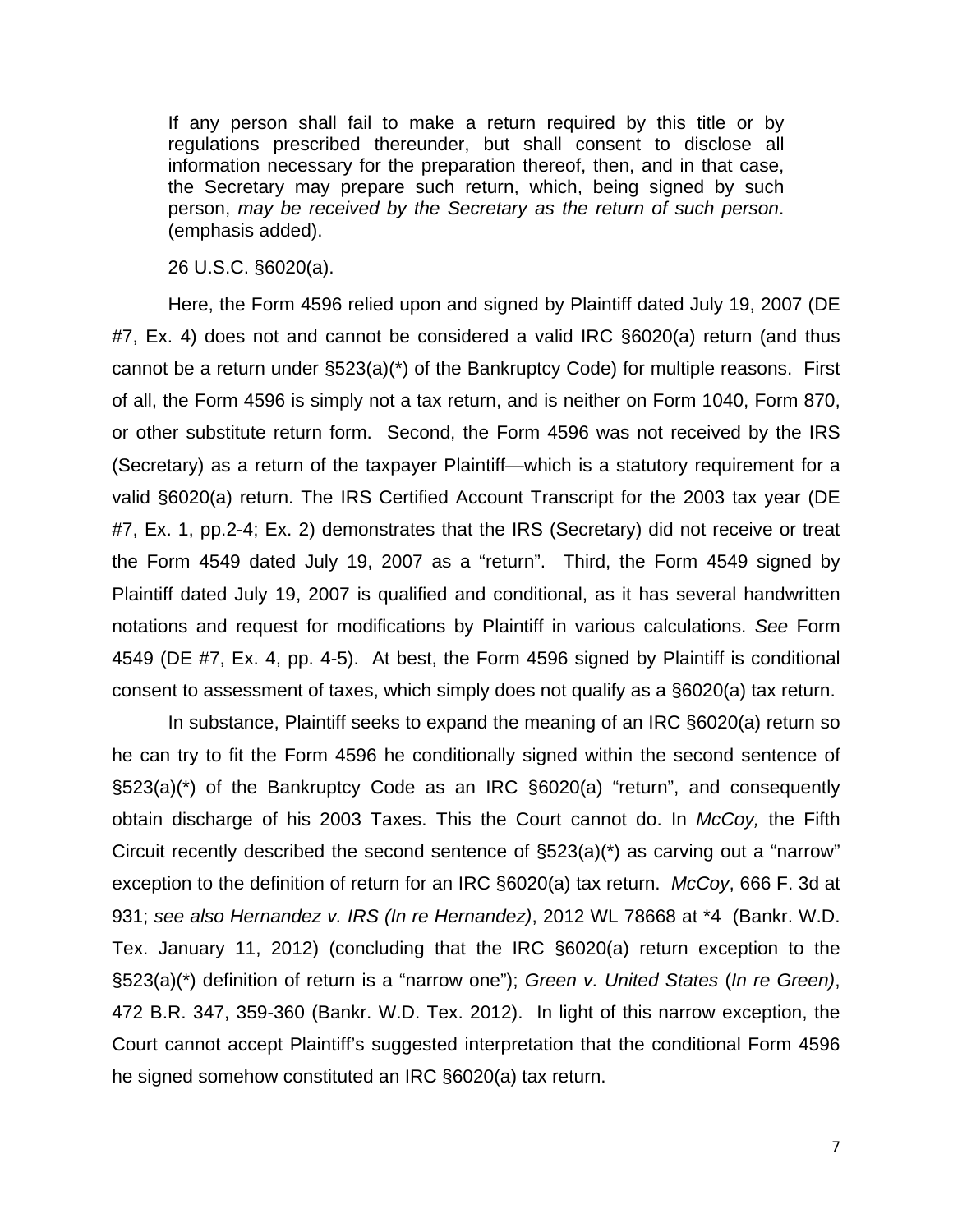Plaintiff next argues that his 2003 Taxes and his 2004 Taxes have been discharged because the IRS (Defendant) filed the Proof of Claim for such taxes in his bankruptcy case as a general unsecured (and not a priority) claim. Plaintiff suggests that because the IRS filed an unsecured, non-priority Proof of Claim, it is evidence that the IRS considered the taxes to be dischargeable in bankruptcy. *See* Complaint (DE #1, pp.1-2); Response (DE #10, p.2); Proof of Claim (DE #1, pp.10-11).

Plaintiff cites no legal authority for this Proof of Claim argument. The Court rejects this argument, as Plaintiff is mixing apples with oranges. It is true that under §523(a)(1)**(A)** of the Bankruptcy Code, priority taxes of the kind set forth in §507(a)(8) are excepted from bankruptcy discharge. But Defendant IRS is not asserting the 2003 Taxes and 2004 Taxes are excepted from bankruptcy discharge under §523(a)(1)**(A)** as a priority tax claim; instead, Defendant IRS is asserting that such taxes are excepted from discharge under a different subsection—§523(a)(1)**(B)** of the Bankruptcy Code. *See* Motion (DE #7, pp. 4,6). The statutory language of §523(a)(1)**(A)** and §523(a)(1)**(B)**  is written in the disjunctive—as demonstrated by the use of the word "or" between §523(a)(1)**(A)**, §523(a)(1)**(B)**, and §523(a)(1)**(C)**. If Defendant IRS was seeking to except the 2003 and 2004 Taxes from bankruptcy discharge as a §507(a)(8) priority claim under §523(a)(1)**(A),** then Plaintiff's argument may possibly have some merit. But that is not the case here—Defendant IRS is seeking to except the taxes from bankruptcy discharge under a separate subsection—§523(a)(1)**(B)**.

Furthermore, the purpose of filing a Proof of Claim in a Chapter 7 bankruptcy case is to obtain distributions from the bankruptcy estate of the debtor (here the bankruptcy estate of Plaintiff), and not the debtor himself (Plaintiff). *See* 11 U.S.C. §726(a) (property of the bankruptcy estate shall be distributed in accordance with certain priorities of filed proofs of claim).

Accordingly, the fact that the Defendant IRS filed a general unsecured Proof of Claim for the 2003 Taxes and 2004 Taxes against the bankruptcy estate of Plaintiff is of no consequence, and does not create a genuine issue of material fact with respect to the exception to discharge of either the 2003 Taxes or 2004 Taxes.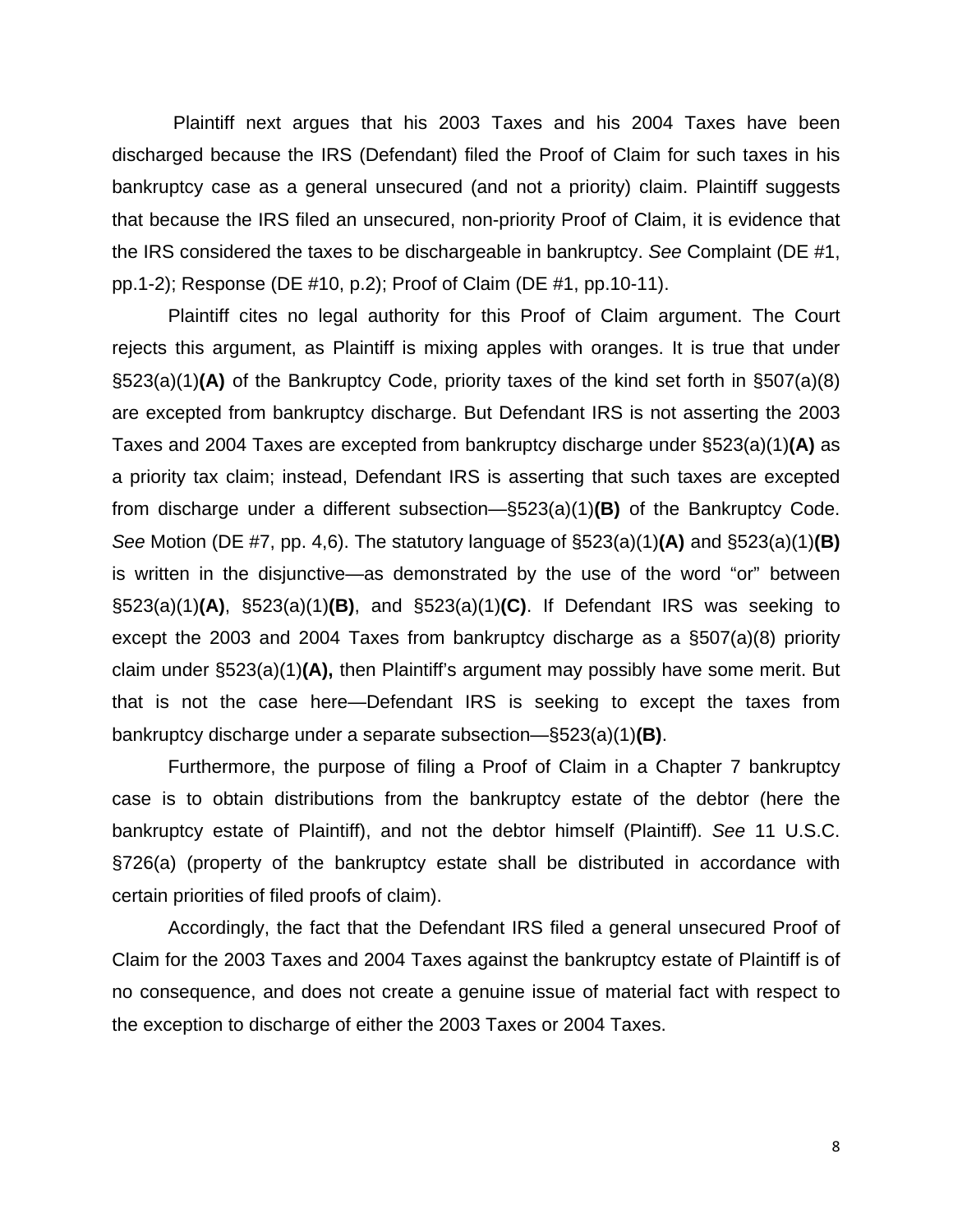## **ISSUE #1 CONCLUSION- The 2003 Taxes are excepted from discharge under §523(a)(1)(B)(i) of the Bankruptcy Code.**

The Court concludes, for any and all of these reasons, that there is no genuine dispute as to a material fact and that as a matter of law, there has not been a qualifying "return" for the 2003 Taxes filed or given by Plaintiff pursuant to IRC §6020(a) and §523(a)(\*) of the Bankruptcy Code. Thus, the 2003 Taxes of Plaintiff are excepted from the bankruptcy discharge in this bankruptcy case under §523(a)(1)(B)(i) of the Bankruptcy Code, and the Motion of Defendant must be granted with respect to the 2003 Taxes.

## **ISSUE #2-****Are the 2004 Taxes excepted from discharge under §523(a)(1)(B)(ii) of the Bankruptcy Code?**

 In its Motion, Defendant contends that the 2004 Taxes owed by Plaintiff are excepted from his bankruptcy discharge under §523(a)(1)(B)(ii) of the Bankruptcy Code, because the tax return for the 2004 Taxes was filed late and less than two years before Plaintiff filed bankruptcy. *See* Motion (DE #7, p.6).

In pertinent part, §523(a)(1)(B)(ii) of the Bankruptcy Code provides:

(a) A discharge under section 727 ... of this title does not discharge an individual debtor from any debt—

 $(1)$  for a tax...—

 (B) with respect to which a return*,* or equivalent report or notice, if required—

> (ii) *was filed* or given *after the date such return*, report, or notice *was last due*, under applicable law or any extension, *and after two years before the date of filing of the [bankruptcy] petition.*.

11 U.S.C. §523(a)(1)(B)(ii) (emphasis and bracket added).

In simple terms relevant here, under  $\S523(a)(1)(B)(ii)$  if a tax return is (a) filed late and (b) filed less than two years before the debtor filed his bankruptcy petition, then the taxes are excepted from bankruptcy discharge. Without this exception to discharge, a taxpayer that failed to file a tax return for years could file tax returns late, then immediately file for bankruptcy, and get a discharge of his taxes without providing the IRS an opportunity to collect the taxes.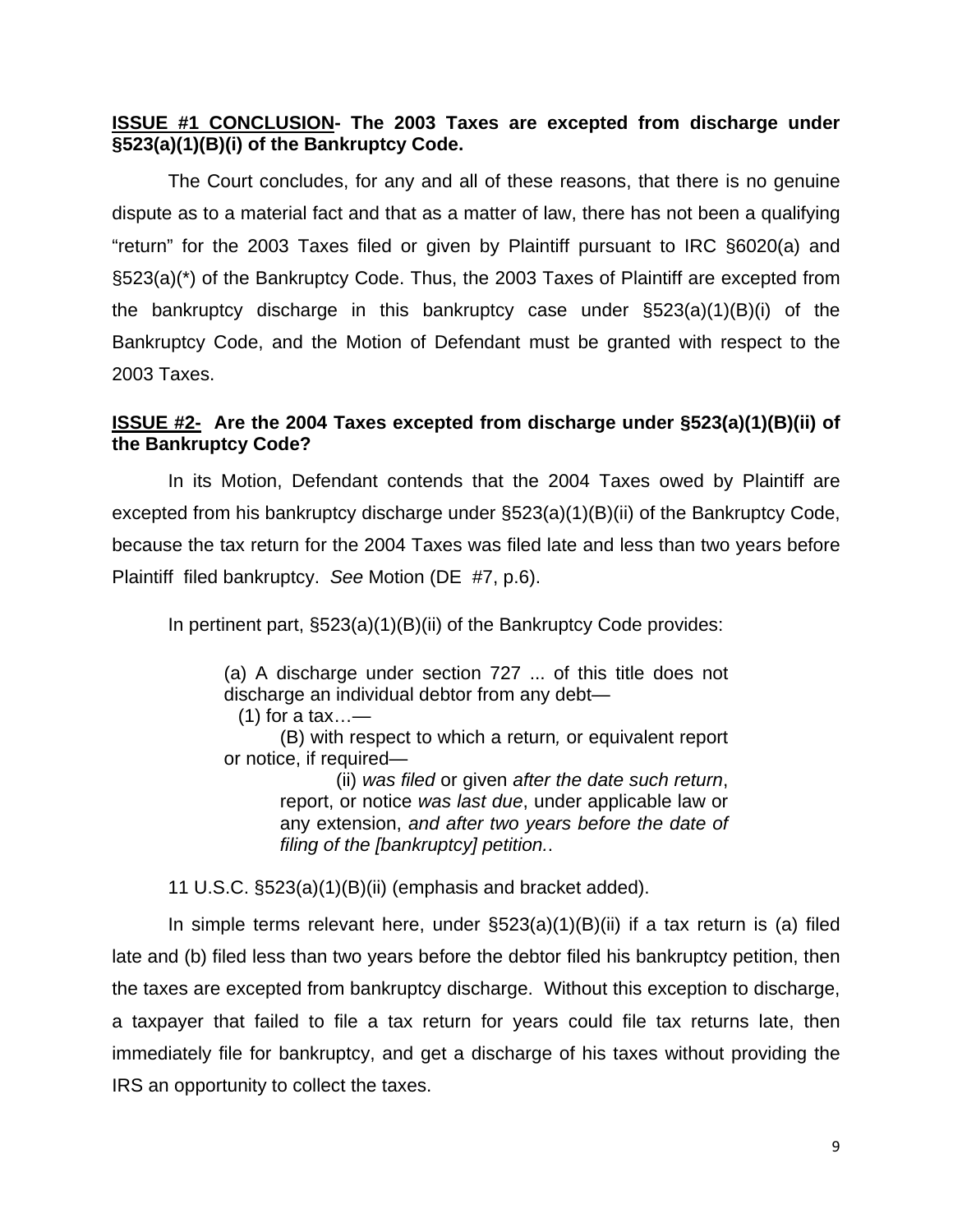Here, for the 2004 tax year, Plaintiff filed a federal tax return (Form 1040) dated August 21, 2008 that was received by Defendant IRS on September 3, 2008. *See* Form 1040 for 2004 year (DE #7, Ex. 5); IRS Certified Account Transcript for 2004 year (DE#7, Ex. 1, p.5). Plaintiff filed a voluntary bankruptcy petition under Chapter 7 of the Bankruptcy Code on December 31, 2009. Thus, on its face, the 2004 Taxes would be excepted from discharge under §523(a)(1)(B)(ii) because (a) the federal tax return for the 2004 Taxes was filed by Plaintiff after it was due (it was filed in September 2008 and was due in 2005) and (b) the federal tax return was filed in September 2008, which is within two years of Plaintiff's bankruptcy filing on December 31, 2009.

Plaintiff has attempted to create a fact issue with respect to the time that he filed his 2004 tax return. Plaintiff claims that the 2004 tax return received by the IRS in September 2008 was "re-submitted" by Plaintiff because the IRS had not received his 2004 return. *See* Response (DE #10, pp.3, 5-6). Critically, in this regard, Plaintiff states in an Answer to Interrogatories that "to the best of my knowledge, I submitted my 2004 tax return on or before April 15, 2005". (DE #10, p. 5). But Plaintiff does not state in his Answer that he "filed" such tax return in 2005 (only that he "submitted" it). Plaintiff also does not state where he submitted or filed the tax return in 2005 (whether it was to the IRS at a certain address or somewhere else), does not state how the tax return was sent (by physical delivery, regular mail, registered mail, or what other means), and does not state the actual date that he submitted or filed the tax return in 2005. These lack of important specifics in Plaintiff's statement do not show "specific facts" that are required by a non-movant to show a genuine issue for trial under FRCP 56. *See Celotex Corp. v. Catrett*, 477 U.S. 317, 324 (1986)(applying former FRCP 56(e)); *see also* FRCP 56(c)(1); *Piazza's Seafood,* 448 F.3d at 752; *Placid Oil,* 450 B.R. at 613.

As the U.S. Supreme Court has emphasized, "when the moving party has carried its burden under Rule 56(c), its opponent must do more than simply show some metaphysical doubt as to the material facts…the mere existence of *some* alleged factual dispute between the parties will not defeat an otherwise properly supported motion for summary judgment; the requirement is that there is no *genuine* issue of *material* fact." *See Scott v. Harris*, 550 U.S. 372, 380-81 (2007)(citations omitted); *see also Anderson v. Liberty Lobby, Inc.*, 477 U.S. 242, 252 (1986)(the "mere existence of a scintilla of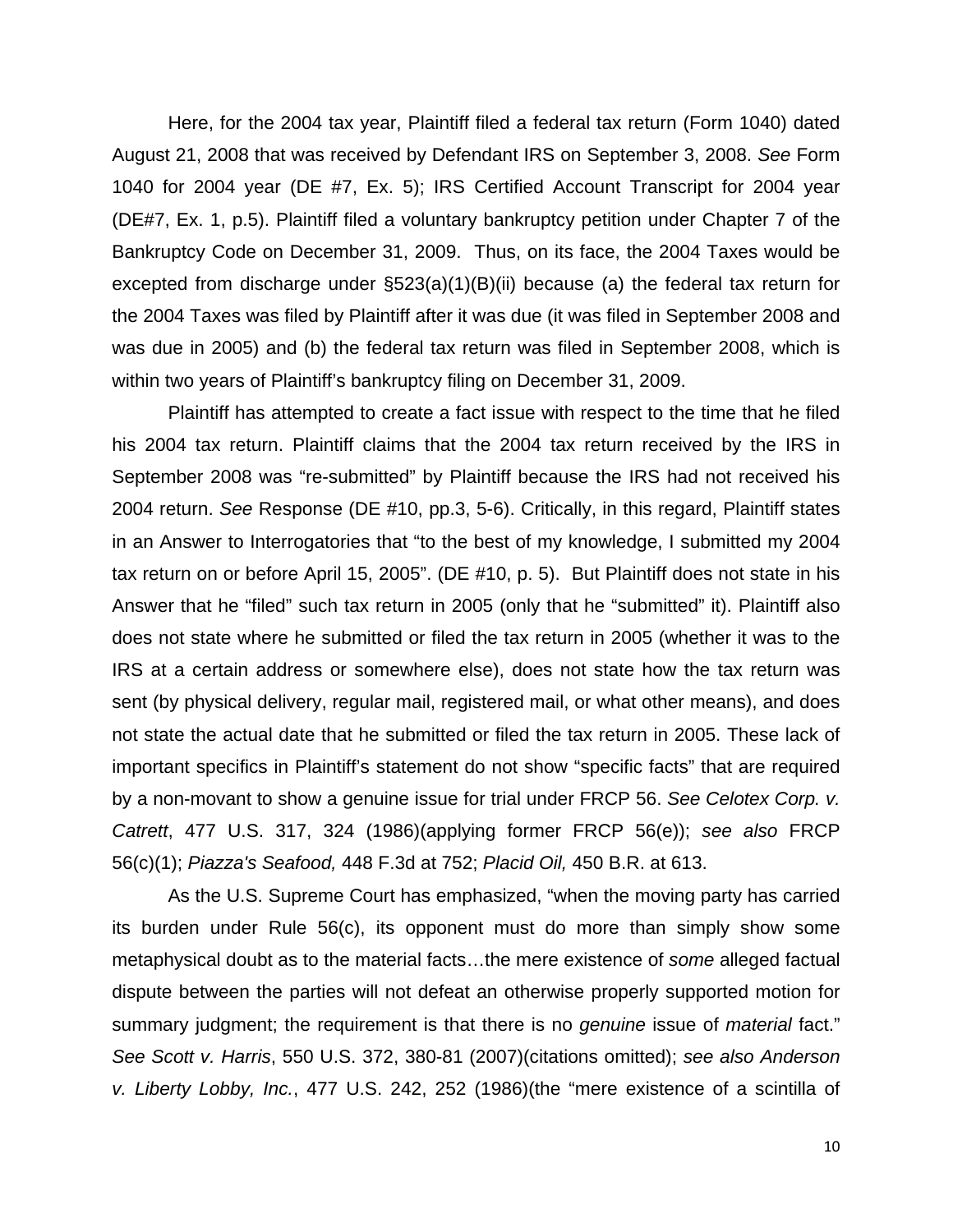evidence" in support of a non-movant's position is not sufficient to preclude summary judgment). Here, at best what is provided is a scintilla of evidence that "to the best of his knowledge", Plaintiff "submitted" his 2004 tax return in 2005 to someone, somewhere, at some time on or before April 15, 2005.

Besides the lack of specifics in his statement, Plaintiff has not provided the Court with a copy of the 2004 tax return that he says he timely filed in 2005, and if such tax return does exist, it is not part of the summary judgment record. Furthermore, Plaintiff has not provided the Court with any proof that he physically delivered or mailed (by registered mail or postmarked envelope), the 2004 tax return to Defendant IRS timely on or before April 15, 2005. And if there is any such proof, it is not part of the summary judgment record. Significantly, Plaintiff has also admitted in his Response that the tax returns he filed were "not timely". *See* Response (DE #10, p. 2, ¶3). The summary judgment record does not reflect the filing of any tax return by Plaintiff with the Defendant IRS for the 2004 year until September 2008—which is well after April 2005. See IRS Certified Account Transcript for the 2004 tax year (DE #7, Ex. 1, p.5). Also, the only 2004 tax return that is part of the summary judgment record is dated August 21, 2008 (DE #7, Ex. 5, p. 2)—which is well after April 2005. Even if the summary judgment evidence is viewed in the light most favorable to the non-movant Plaintiff, he has failed to create a genuine issue of material fact with respect to the timely filing of his tax return for the 2004 Taxes.

In its Reply, Defendant contends that Plaintiff's unsubstantiated statement that "to the best of my knowledge" he submitted the 2004 tax return in 2005 is insufficient competent summary judgment evidence to create a fact issue on the timing of the filing of his 2004 tax return. *See* Reply (DE #11, pp. 4-5). This Court agrees with the IRS in this regard. *See Lopez-Carrasquillo v. Rubianes*, 230 F.3d 409, 414 (1st Cir. 2000)(citations omitted) (a "to the best of my knowledge" affidavit submitted by nonmovant is insufficient, as FRCP 56 requires affidavits to be made based on personal knowledge and set out facts that would be admissible in evidence).

Just as importantly, as a matter of law, a taxpayer's testimony by itself is not sufficient to establish that a tax return was filed when the IRS has no record of receipt of such tax return. This well-established rule has been recognized in several cases cited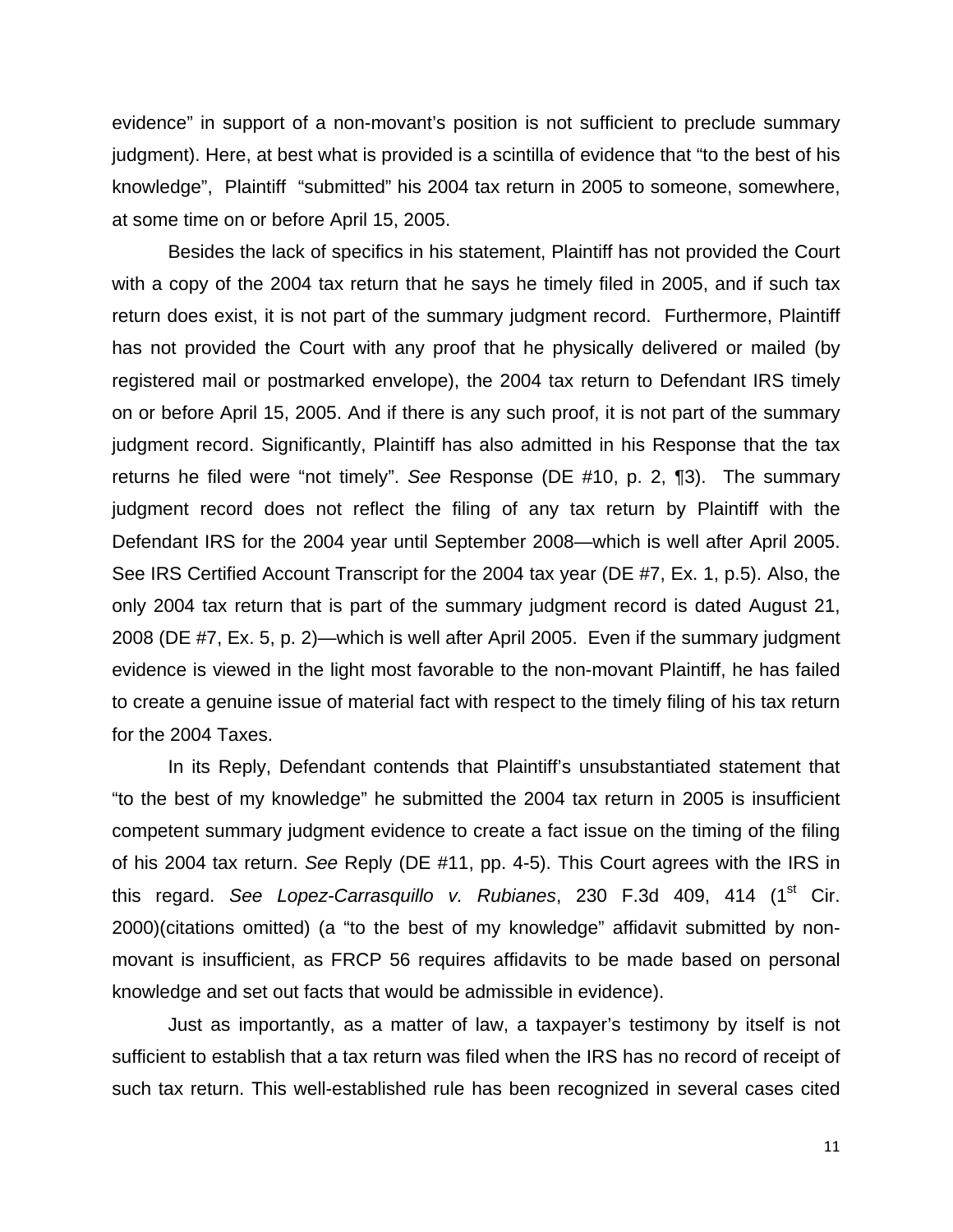by Defendant. *See Surwoka v United States*, 909 F. 2d 148, 148-49 (6<sup>th</sup> Cir. 1990) (taxpayer's attempt to prove, by circumstantial evidence, that taxpayer timely filed a tax return will not defeat a summary judgment motion, when IRS had no record of receipt of such return and taxpayer failed to show that he sent the tax return by physical delivery or by certified or registered mail under 26 U.S.C. §7502); *Simms v. United States*, 867 F. Supp. 451, 454 (W.D. La. 1994)(recognizing that such rule is harsh but objective, and granting summary judgment in favor of IRS when taxpayer failed to produce evidence of delivery of tax refund claim to IRS); *In re O'Neill*, 134 B.R. 48, 49-50 (Bankr. M.D. Fla. 1991)(citations omitted)(taxpayer-debtor's testimony by itself, was insufficient to overcome presumption that return was not filed when IRS had no record of receipt of such return).

In the context of the failure to timely file tax returns for bankruptcy discharge purposes, the courts have consistently followed this rule and excepted such taxes from bankruptcy discharge. *See e.g., Pizzuto v. IRS*, 384 B.R. 105, 111-12 (Bankr. N.J. 2008)(supporting citations omitted) (recognizing that no Circuit Court has allowed self serving, non-corroborated testimony by a debtor-taxpayer that he filed a tax return to constitute proof of timely filing of tax return, and finding such taxes were excepted from discharge); *In re Young*, 230 B.R. 895, 897-98 (Bankr. S.D Ga. 1999)(stating that no matter how credible the debtor's testimony, it is "insufficient as a matter of law" to support a finding that a tax return was filed, absent a showing of a postmarked envelope or registered mail receipt under 26 U.S.C. §7502); *In re Grable*, 188 B.R. 595, 596 (Bankr. W.D. Mo. 1995)(debtor's corroborated testimony of mailing tax return without postmark, was not sufficient to overcome evidence produced by IRS as to the date of late receipt by IRS of tax return, and finding such taxes to be excepted from discharge).

So for these reasons as well, Plaintiff's summary judgment evidence—his statement that he "submitted" his 2004 federal tax return on or before April 15, 2005—is insufficient to create a genuine issue of material fact that would preclude summary judgment. *See Wyatt,* 297 F.3d at 409 (for summary judgment purposes, material facts are only those facts that could affect the outcome of the suit).